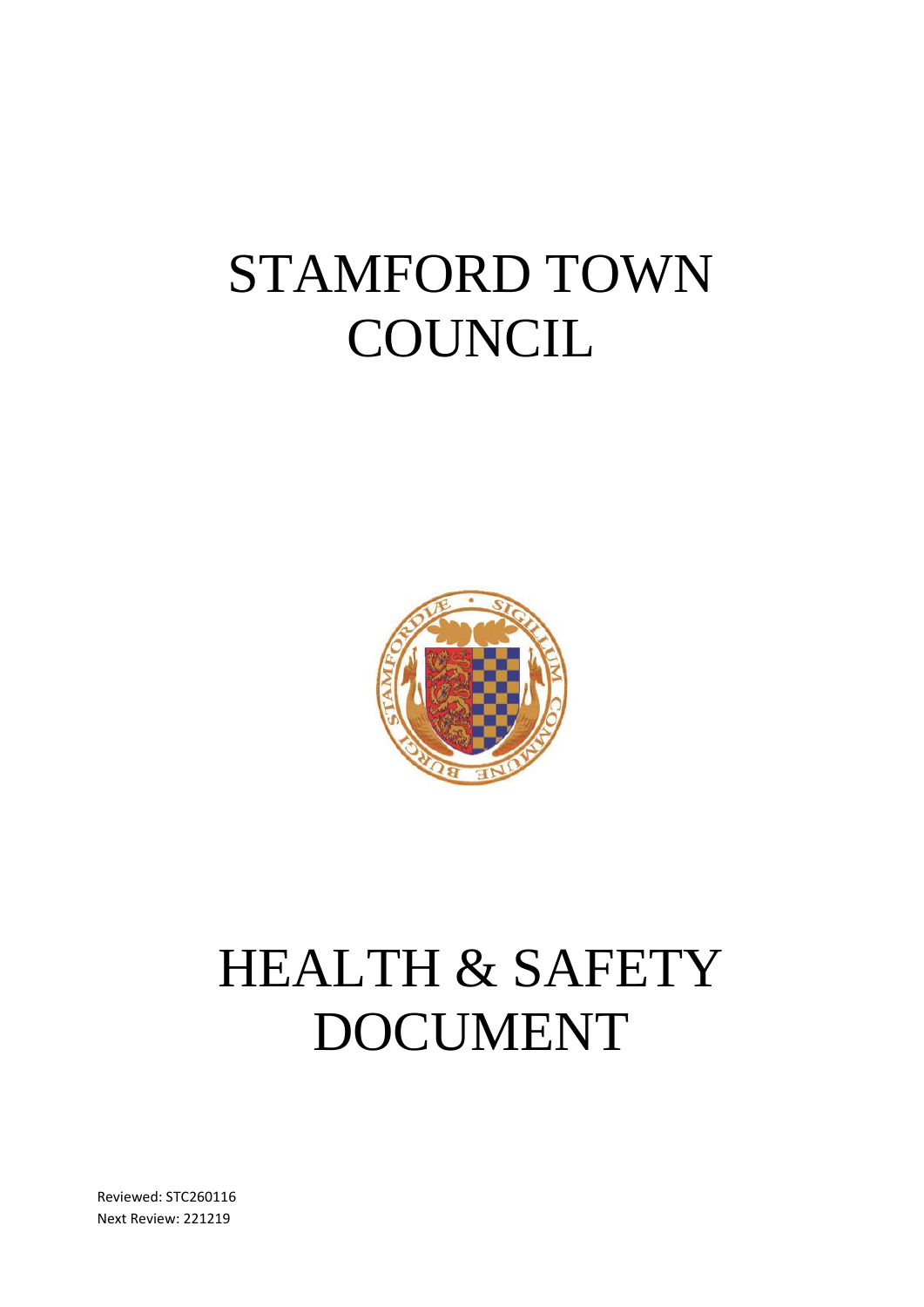# Content

| Health & Safety Policy Statement                 |              | Page 1 |  |
|--------------------------------------------------|--------------|--------|--|
| <b>Organisation And Responsibilities</b>         |              | Page 2 |  |
| The Safety Advisor (Appendix 1)                  |              | Page 3 |  |
| <b>Employees</b>                                 | (Appendix 2) | Page 4 |  |
| <b>Visitors</b>                                  | (Appendix 3) | Page 5 |  |
| Contractors                                      | (Appendix 4) | Page 6 |  |
| <b>Fire Evacuation Procedure</b><br>(Appendix 5) |              | Page 7 |  |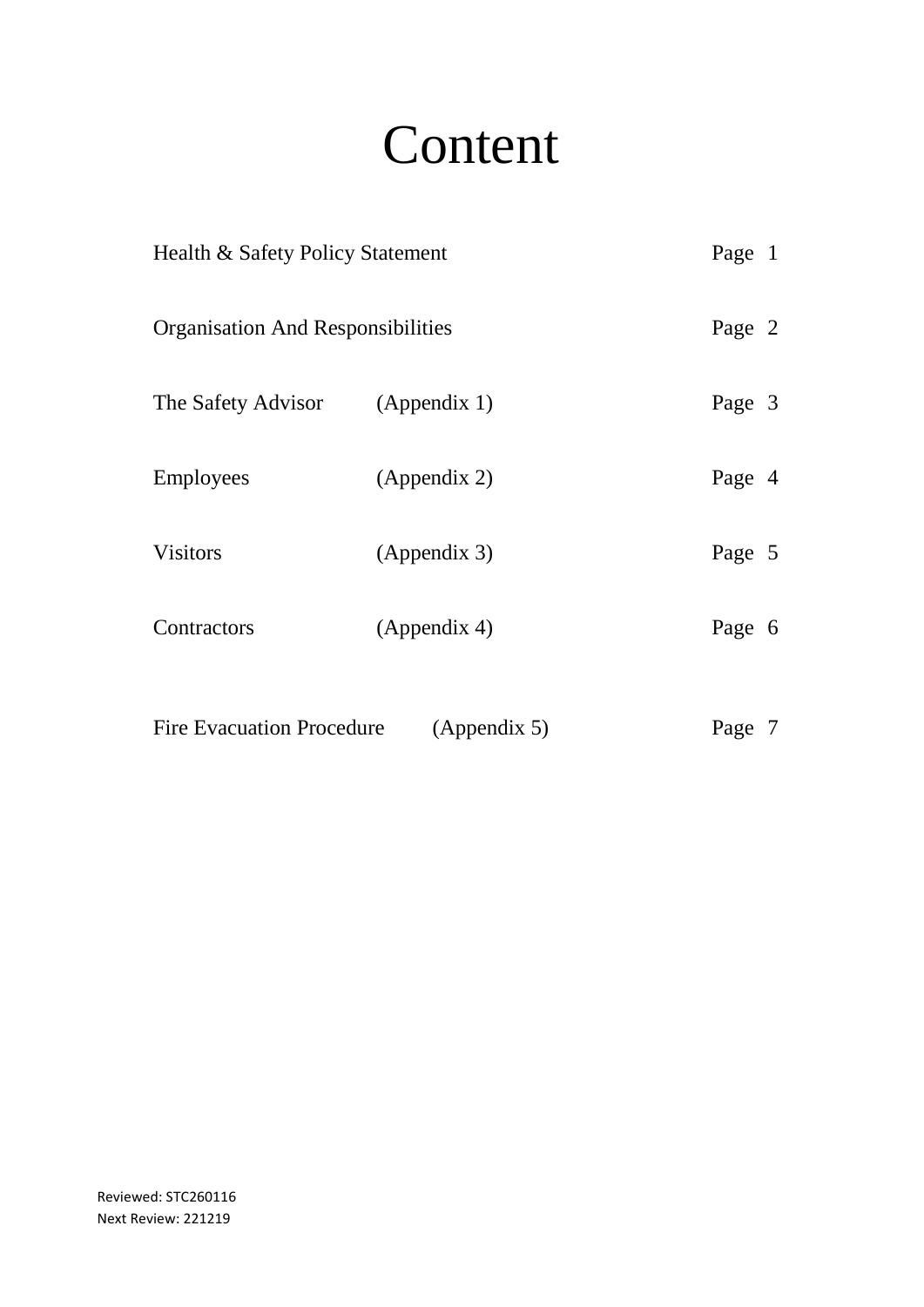#### STAMFORD TOWN COUNCIL

#### HEALTH AND SAFETY POLICY

#### **STATEMENT**

Health and Safety at Work Act 1974 and other relevant legislation imposes statutory duties on employers and employees. The Policy of the Council, so far as is reasonably practicable is to ensure that the responsibilities for Health & Safety are properly assigned, accepted and fulfilled at all management levels. The Council will ensure that all practical steps are taken to safeguard the Health, Safety and Welfare of all employees and visitors to the premises or operations under the control of the Council.

- 1. We will, so far as is reasonably practicable ensure that:
	- a. The provision and maintenance of plant and systems of work are safe and without risk to health.
	- b. Arrangements for use, handling, storage and transport of articles and substances for use at work are safe and without risk to health.
	- c. Adequate information is available in the form of a COSHH Register and Safety data sheets with respect to articles and substances used at work, detailing conditions and precautions necessary to ensure that when properly used they will be safe and without risk to health.
	- d. The maintenance of all plant, machinery and equipment at any premises or operations under our control are safe to employees, contractors and any other person who may be affected.
	- e. The working environments of all employees are safe and without risk to health and that adequate provision is made with regard to the facilities and arrangements for their welfare at work.
	- f. The Health and Safety Policy is reviewed as and when necessary, following liaison with Health & Safety consultant/s. Communication of any such changes will be made to all employees.
	- 2. It shall be the duty of every employee at work:
		- a. To take reasonable steps for health and safety of themselves and of other persons who may be affected by their acts or omissions at work.
		- b. To co-operate with the management so far as is necessary to enable the duty or requirements to be performed or complied with.
		- c. Not to interfere with or misuse, intentionally or recklessly, anything provided in the interests of safety.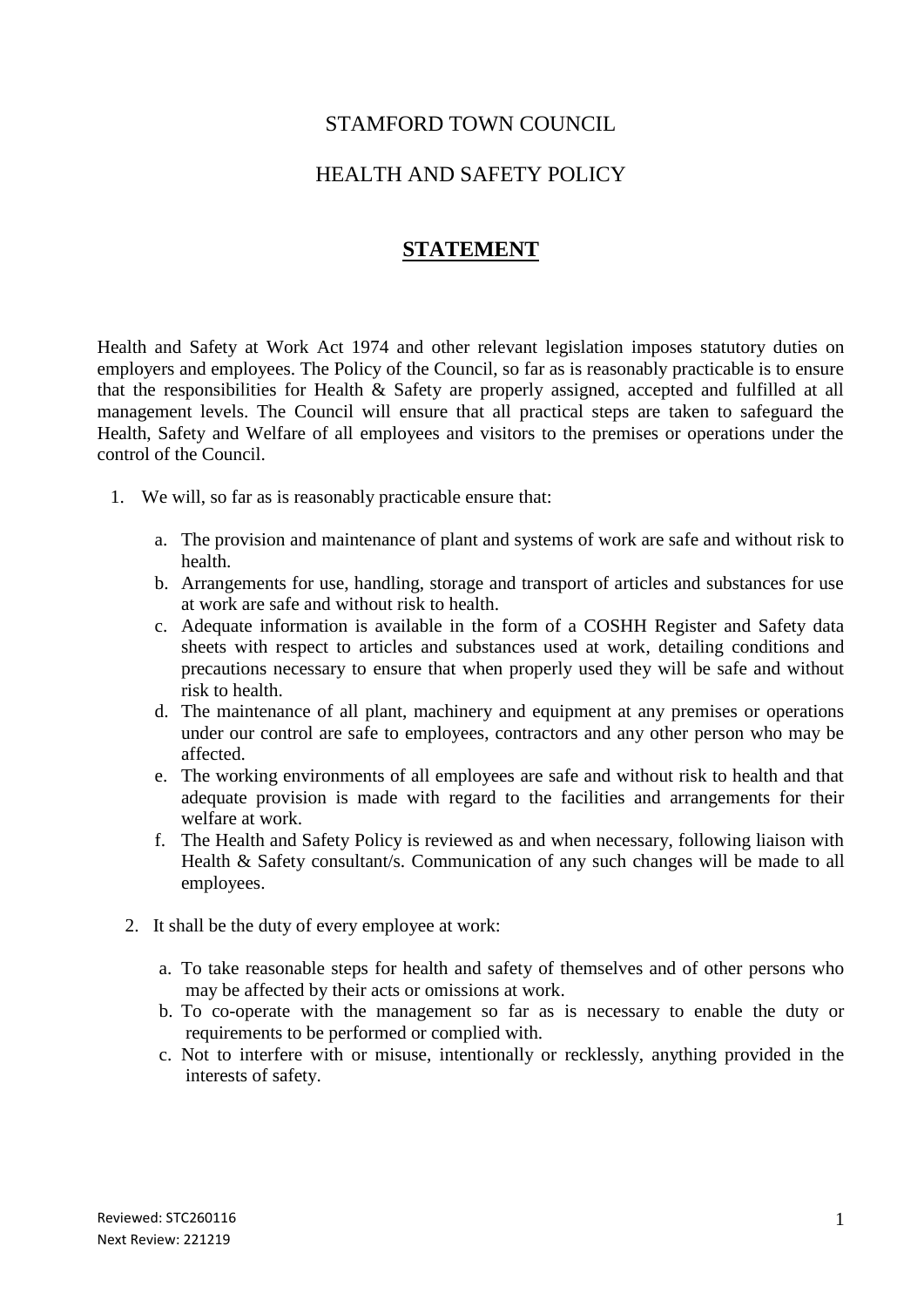#### ORGANISATION AND RESPONSIBILITIES

#### **TOWN CLERK – APPOINTED HEALTH & SAFETY ADVISOR**

Is responsible for:

- Ensuring that the Health & Safety Policy is fully understood and observed by all levels of management and employees.
- Continually monitoring the effectiveness of the Health & Safety Policy and procedures and ensuring that any necessary changes are made and maintained in line with development.
- Ensuring that adequate provision and communication channels are maintained so that information concerning health  $\&$  safety matters which may affect any or all employees is communicated to the appropriate Town Council Committee and any matter concerning health and safety brought up by an employee is directed to the appropriate member of the Town Council so that any necessary action can be taken.
- Ensuring that the Chairman of the relevant Committee of the Council is advised of any item deemed to be unsafe or any breach of statutory requirement, which cannot be effectively remedied.
- Ensuring that arrangements are made to select new employees such that they can act safely within the Council's premises and other locations where council employees carry out their duties.
- Investigating along with supervision, all accidents or near misses to determine the cause or causes and to ensure that remedial action is taken.
- Ensuring adequate stocks of suitable protective equipment (if necessary) are available.
- Maintaining legally required registers concerning Health & Safety as set out in the following Appendix.
- Liaison with the Council's Health & Safety advisors who in turn can consult with the Health and Safety Executive and other government and independent bodies on matters concerning Health & Safety and welfare of all employees.
- Ensuring, so far as reasonably practicable, the compliance of the Council with all relevant statutory Fire Prevention and allied precautionary measures.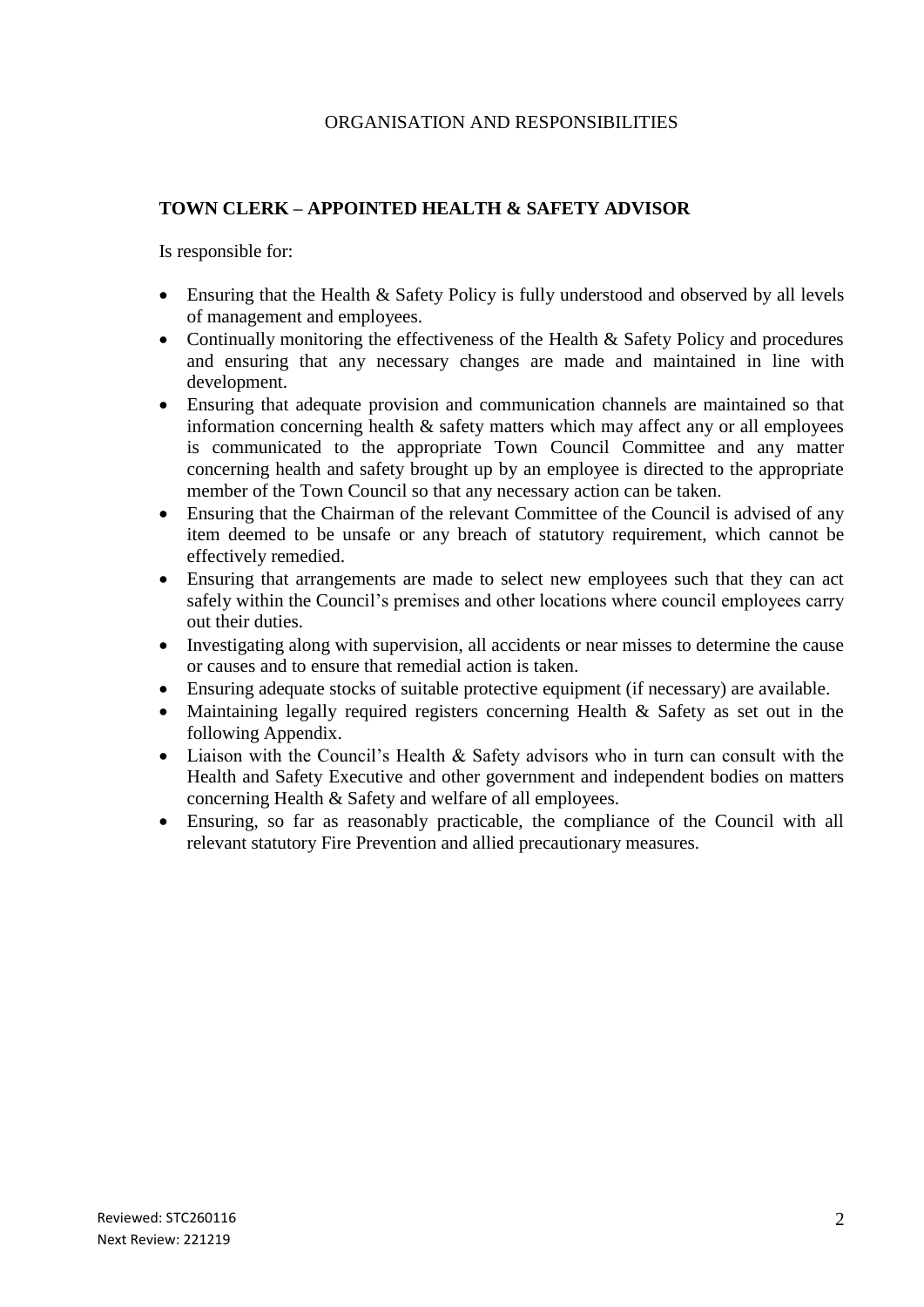# THE SAFETY ADVISOR

#### **Responsibilities for the Health & Safety Competent Person as co-ordinator:**

- Where several members of staff are involved with assisting the employer to carry out their health and safety duties, then one should be appointed as co-ordinator.
- Initiatives and planned action will be based on legal duties, outcomes of risk assessments and recommendations / decisions.

#### **The Health & Safety Advisor should:**

- Be aware of the chief requirements of the HaSWA and other legislation relevant to the council and be able to keep abreast of any changes in the law.
- Be responsible for keeping the health and safety policy documentation up to date.
- Report legal developments, best practice management methods to the Council.
- Be the main point of contact with any health and safety consultant to be employed to carry out special duties.
- Be able to carry out regular health and safety audits and produce audit reports.
- Report the finding of audits to relevant committees appointed for health and safety purposes.
- Take charge of and co-ordinate health and safety monitoring activities.
- Maintain the central training records file documenting when staff have had safety training.
- Organise first aid training to meet the legal requirements.
- Collate risk assessment results into a summary report for the health and safety policy manual.
- Provide Health and Safety advice as necessary.
- Act as a focus for communicating the health and safety message.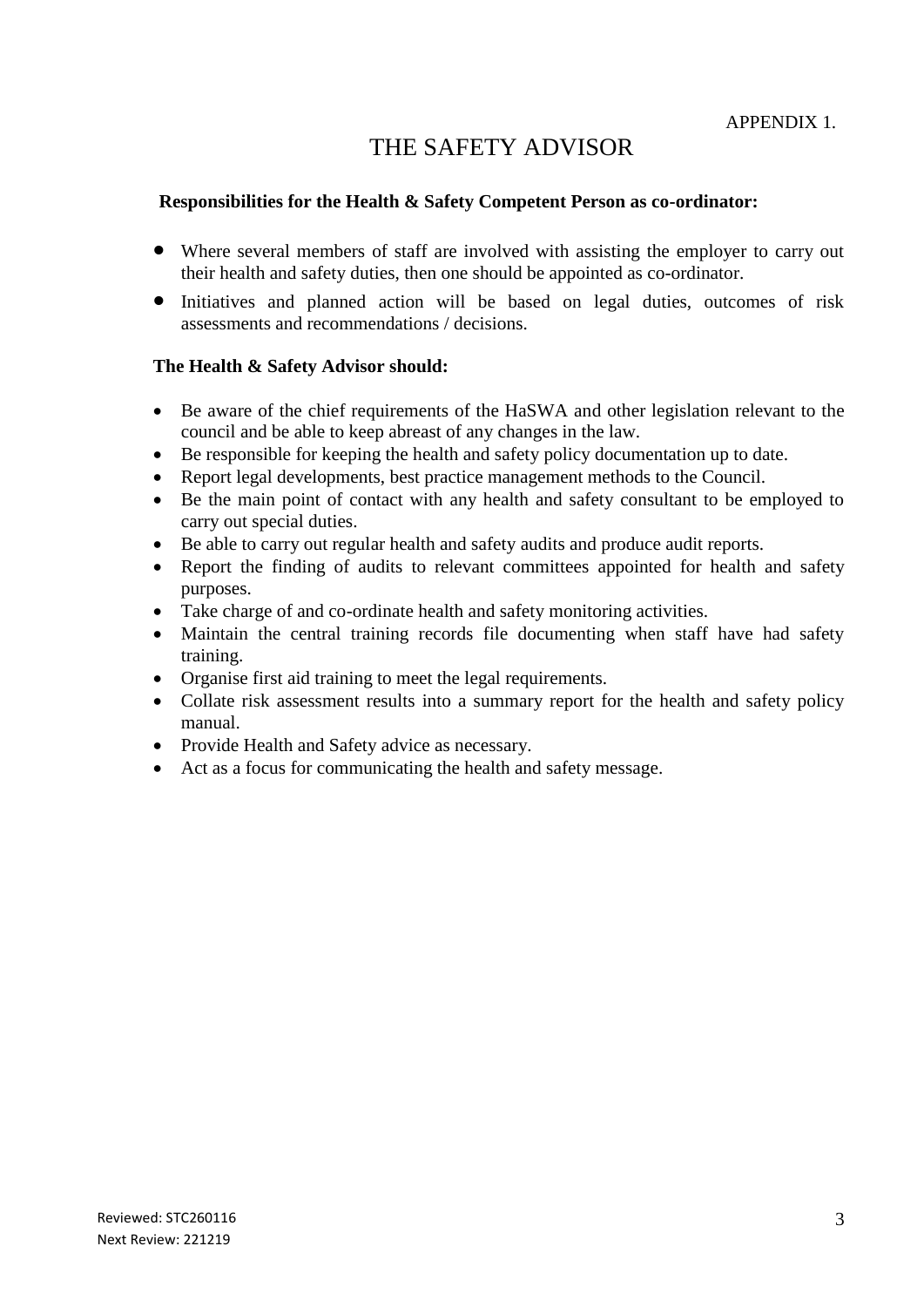## Appendix 2.

## EMPLOYEES

#### **Have responsibility for**:

- Observing all safety rules at all times and conforming with all safety instructions given by supervisors and anyone with responsibility for safety.
- Conforming with the council's policy for Health and Safety at Work Act 1974 and associated legislation.
- Taking reasonable care for the health and safety of themselves and others who may be affected by their acts or omissions.
- Not recklessly or intentionally to interfere or misuse anything provided in the interests of Health and Safety or Welfare.
- Reporting all accidents and near miss incidents to the Town Clerk.
- Co-operating with the Town Clerk in investigating all accidents and incidents.
- Wearing protective clothing and equipment provided.
- Properly using any 'Permits to work' or safety devices involved in their work.
- Ensuring that good housekeeping rules are followed and to minimise possible risk to Health and Safety, e.g. all work areas should be kept tidy during and after work has been completed.
- Not allowing themselves, while on duty, to be under the influence of any mind altering substances, i.e. alcohol, drugs, etc.
- To ensure records of use and servicing of equipment are updated as necessary

### **REMEMBER YOU DO NOT HAVE PERMISSION TO CONDUCT YOURSELF IN AN UNSAFE MANNER.**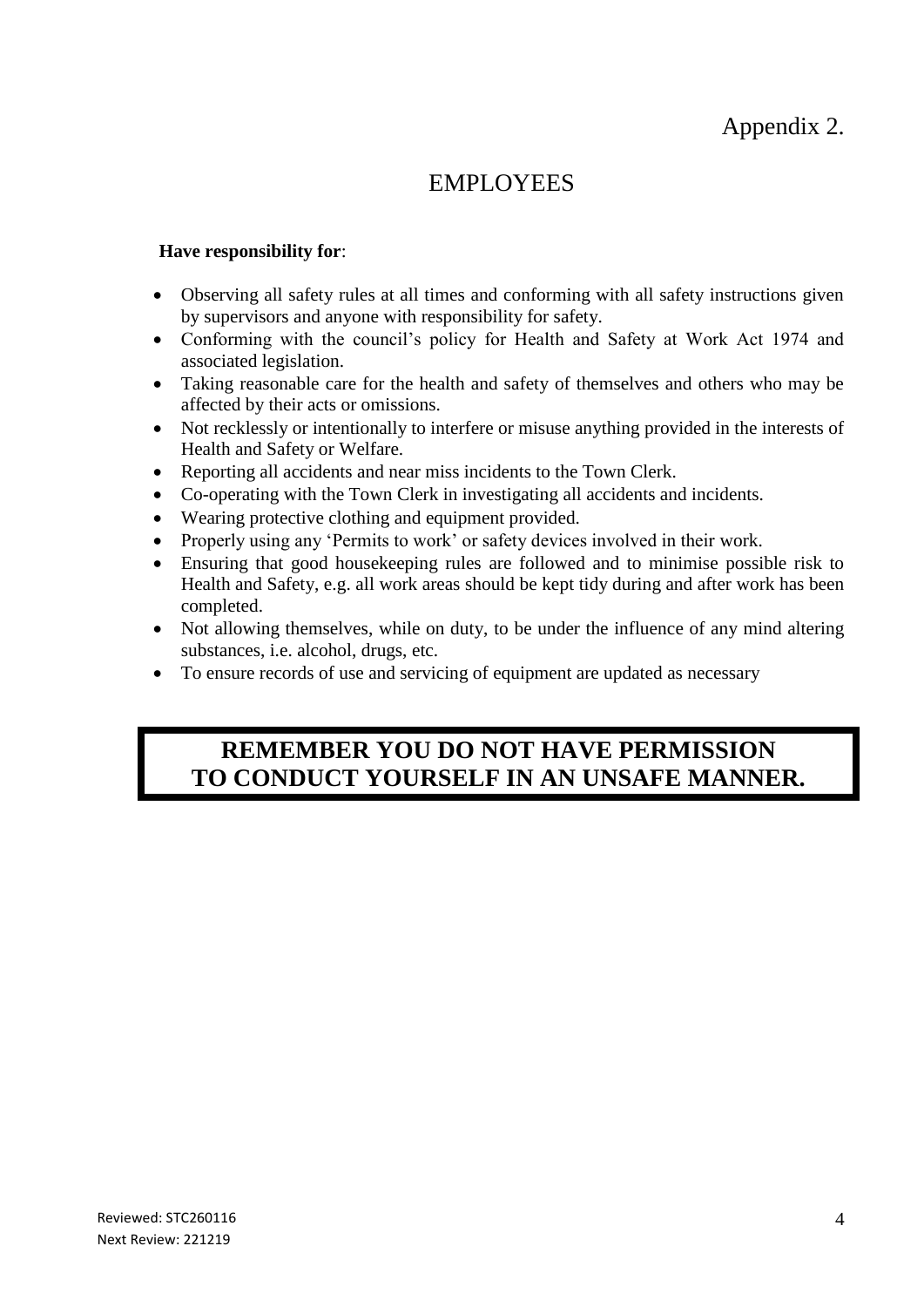## Appendix 3.

### VISITORS

Are owed a 'Duty of Care' by the Town Council and it is the council's responsibility to ensure that visitors access and egress is controlled, that they are made aware of the council's Health and Safety rules and it is made difficult for them to come to harm.

This is achieved by restricting access through procedural control and accompanying them when possible.

The Health and Safety at Work Act 1974, Management of Health and Safety at Work Regulations 1999 and Occupiers Liability Act 1984 applies to visitors to the Council's premises.

The policy regarding the control of visitors to our premises is as follows:

- 1. We must be aware that the visitor is on our premises.
- 2. Groups or parties of visitors to the Reception are to be briefed on the position of fire exits.
- 3. As far as possible, visitors will be accompanied by an employee. Visitors will not be permitted to wander freely around council premises. This is important for both safety and security reasons.

In the event of a fire occurring, the person who is accompanying the visitor will take him/her to the fire assembly point.

In the event of an incident involving the visitor that results in injury, this will be recorded in the Accident Book and a thorough investigation carried out as soon as possible. If the injury is of a serious nature or is fatal, the incident must be reported to the enforcing authority and Councils reporting system must be followed.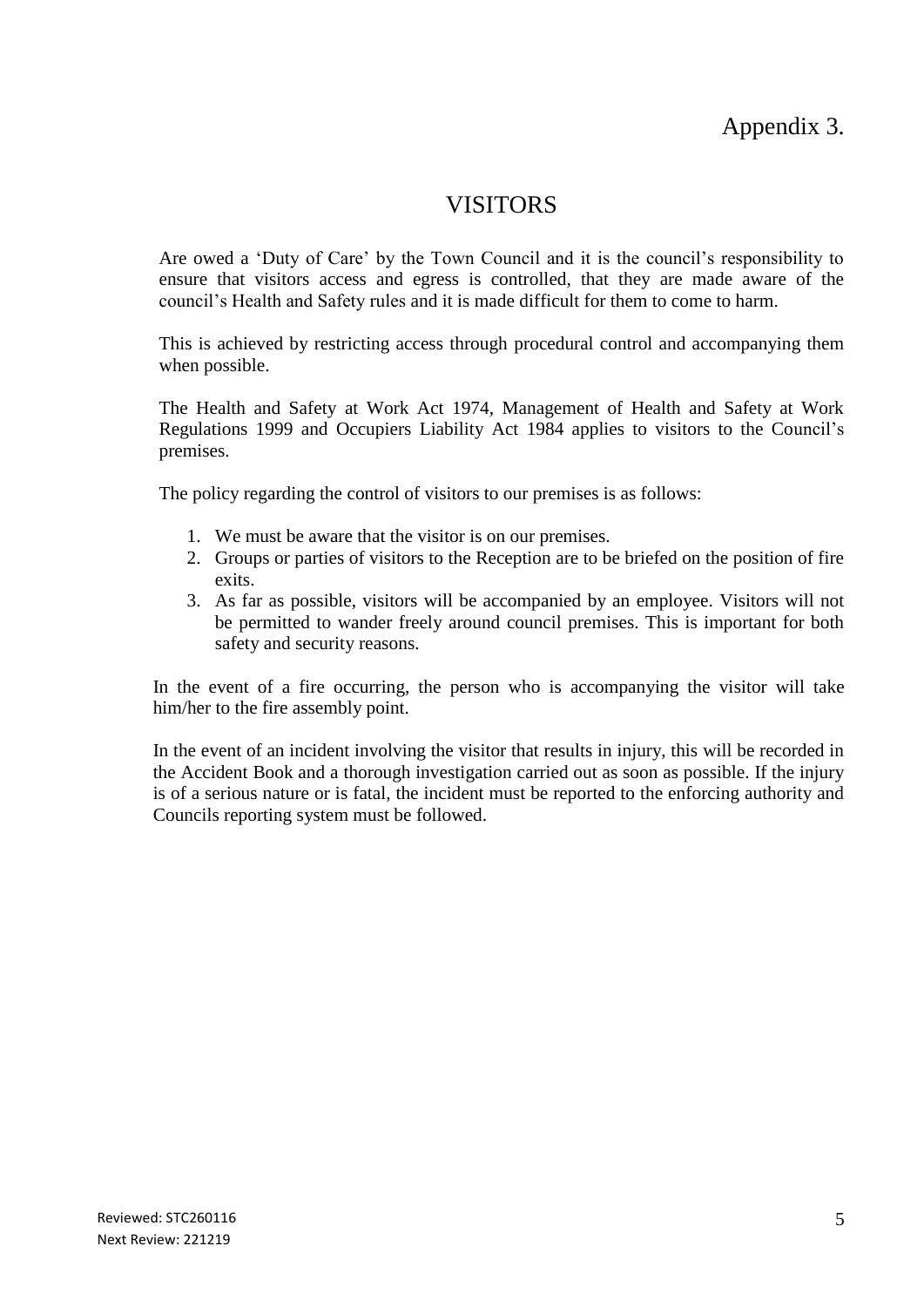Appendix 4.

## **CONTRACTORS**

## ELECTRICAL / MECHANICAL / CONSTRUCTION / MAINTENANCE

Are responsible for:

- Carrying out of such testing and examinations as may be necessary to satisfy themselves that any equipment engineered and constructed is safe and without risk to health when properly used.
- Ensuring that all new machinery and processes are safe before being installed in the workplace, considering safety precautions at the design and planning stages also discussing proposed plant out lay or equipment changes with the managers responsible, to ensure that statutory obligations are not overlooked. Ensuring that council tooling and equipment is maintained as far as is reasonably practicable, in a condition that is safe and without risk to health.
- Co-operating with the management on all issues relating to Health, Safety and Welfare. Providing information to management on any issue, which might affect the Health, Safety and Welfare of any person directly or indirectly, involved with a project involving the council.
- Complying with any directions including Health & Safety rules given by staff in authority.
- Promptly provide staff in authority with any information that relates to any accident, injury or near miss, which the Town Council may need to report to the Health and Safety Executive.
- Conducting themselves safely at all times, for understanding and complying with the Town Council's Health and Safety rules as for employees.
- Understanding, signing and conducting themselves within the rules laid down within the Town Council's Health and Safety Policy.
- Not allowing themselves to be under the influence of mind altering substances, i.e alcohol, drugs, etc.
- Notifying the Town Council of further Health & Safety implications of any work carried out.